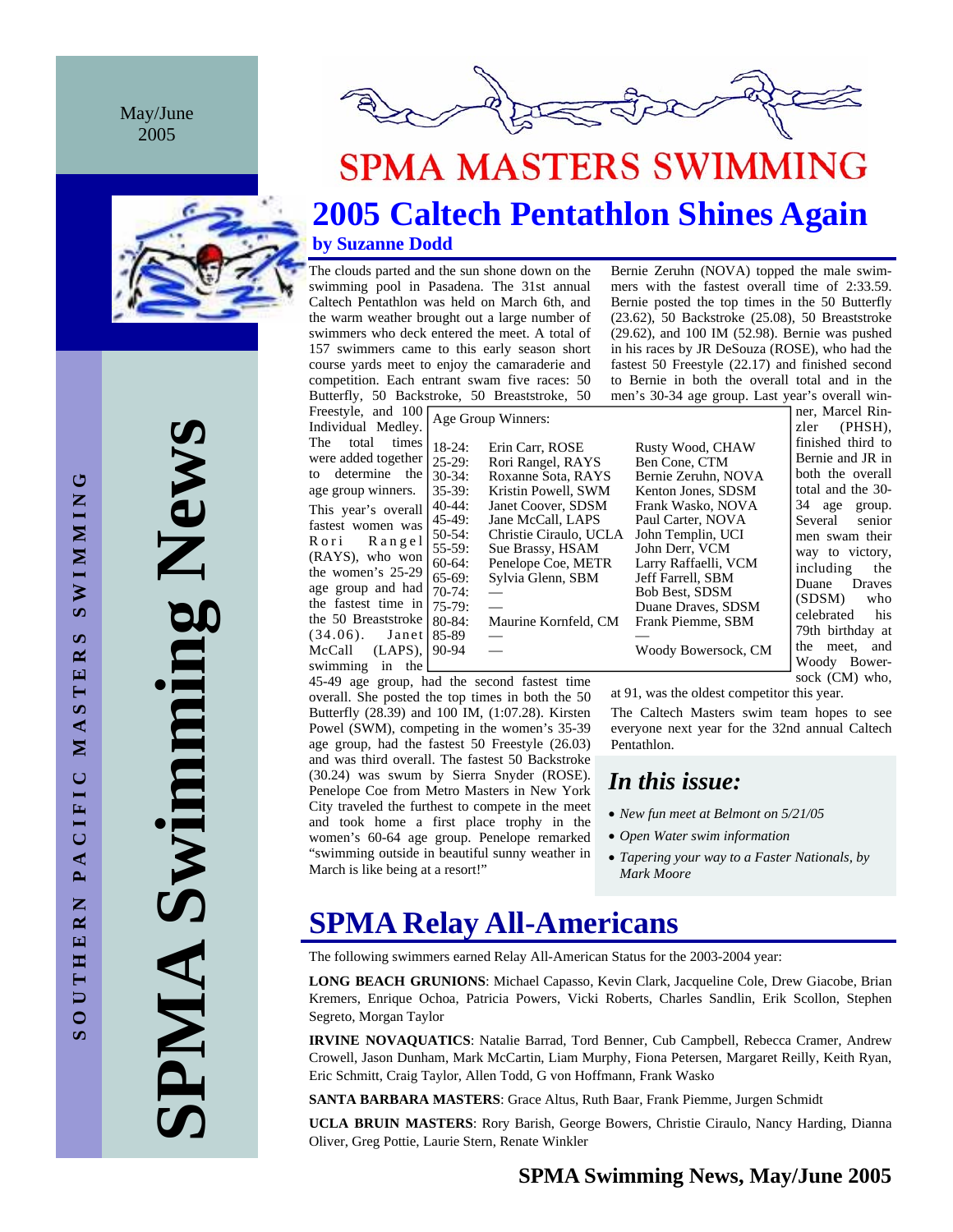# SWIM FOR LIFE!

# **SAN LUIS OBISPO, SANTA BARBARA (North) and KERN**

| SAN LUIS OBISPO, SANTA BARBARA (NOTIN) and KERN                           |                                                                                                                                                      |
|---------------------------------------------------------------------------|------------------------------------------------------------------------------------------------------------------------------------------------------|
| <b>ARROYO GRANDE: South County Aq Waves</b>                               | Alan Freeman (805) 458-0989; alanfreeman@digitalputty.com                                                                                            |
| ATASCADERO: Team K-man                                                    | Kass Flaig, (805) 462-1691; kass@teamkman.org; www.teamkman.org                                                                                      |
| <b>BAKERSFIELD: Golden Wave Masters</b>                                   | Lance Cansdale (661) 664-2327; lcansdale@csub.edu                                                                                                    |
| <b>BAKERSFIELD SWIM CLUB</b>                                              | Val Kalmikous (661) 637-1403; www.bakersfieldswimclub.org                                                                                            |
| PASO ROBLES: North County Aquatics<br>SAN LUIS OBISPO: TRISLO Roadrunners | Doug Livengood (805) 239-3013; livengood@sbcglobal.net; northcountyaquatics.com<br>Roger Warnes (805) 544-2385; coachwtrislo@aol.com; www.trislo.com |
| <b>SAN LUIS OBISPO MASTERS</b>                                            | David McDevitt (805) 543-9515; swimcoachdjm@yahoo.com; www.sloseahawks.org                                                                           |
|                                                                           |                                                                                                                                                      |
| <b>SANTA BARBARA (South) and VENTURA</b>                                  |                                                                                                                                                      |
| CARPINTERIA: Channel Island                                               | Vic Anderson (805) 403-5425, vic.anderson@dakocytomation.com                                                                                         |
| OJAI: Ojai Masters<br><b>SANTA BARBARA: UCSB Masters</b>                  | Malchia Olshan (805) 646-1091, malchiao@yahoo.com                                                                                                    |
| SANTA BARBARA MASTERS                                                     | Jeremy Kipp (805) 637-0732; kipp11@juno.com<br>Jon Bishop (805) 886-0050; jbishop@musicacademy.org                                                   |
| <b>THOUSAND OAKS: Daland Masters</b>                                      | Peter Daland (805) 523-3207, 495-5210; peter@dalandswim.com                                                                                          |
| VENTURA AQUATIC CLUB                                                      | Bob Anderson (805) 654-6400 ext.1345; banderson@vcccd.net                                                                                            |
| VENTURA COUNTY MASTERS                                                    | Ken Grey (805) 644-1735; gobuena@aol.com                                                                                                             |
| <b>VENTURA: Rio Mesa Masters</b>                                          | Toby Petty (805) 642-6674; tonthego00@sbcglobal.net                                                                                                  |
| <b>LOS ANGELES (North)</b>                                                |                                                                                                                                                      |
| <b>LANCASTER: Oasis Masters</b>                                           | Tom Otto (661) 948-0057; ottolfixit@hotmail.com                                                                                                      |
| <b>PASADENA: Caltech Masters</b>                                          | Suzanne Dodd (626) 449-7536; sdodd@ipac.caltech.edu                                                                                                  |
| PASADENA: Rose Bowl Masters                                               | Justin Davis (626) 203-6259; jdavis@rosebowlaquatics.org; www.rosebowlaquatics.com                                                                   |
| SANTA CLARITA MASTERS                                                     | Doug Botton (661) 250-3766; dbotton@santa-clarita.com; pool: (661) 250-3766                                                                          |
| <b>LOS ANGELES (Westside)</b>                                             |                                                                                                                                                      |
| <b>EL SEGUNDO MASTERS</b>                                                 | Diane Graner-Gallas (310) 379-9109; diane.gallas@verizon.net                                                                                         |
| EL SEGUNDO: Play Hard Swim Hard                                           | Marcel Rinzler                                                                                                                                       |
| LA WEST: UCLA Bruin Masters                                               | Gerry Rodrigues (310) 702-9327; swimpro@pacbell.net                                                                                                  |
| WEST HOLLYWOOD AOUATICS                                                   | Brett MacKnight (310) 288-6555 (team hotline); info@wh2o.org; www.wh2o.org                                                                           |
| WOODLAND HILLS: Southwest Aq Masters                                      | Fred Shaw (818) 347-1637; swamfred@aol.com; www.swam.us                                                                                              |
| <b>LOS ANGELES (Central and South)</b>                                    |                                                                                                                                                      |
| HOLLYWOOD: Hollywood Wilshire YMCA                                        | Ricardo Espinoza (213) 639-7543; ricardoespinoza@ywcala.org                                                                                          |
| LA: City of Los Angeles Masters                                           | Ricardo Vera (323) 906-7953; rvera@rap.lacity.org                                                                                                    |
| LA (various locations): SCAQ                                              | SCAQ Office (310) 390-5700; www.swim.net/scaq                                                                                                        |
| LA MID WILSHIRE: Meridian Swim Club                                       | Vanessa Mesia (310) 729-2971; mesiaullrich@juno.com; meridiansportsclub.com                                                                          |
| <b>LOS ANGELES</b> (South Bay)                                            |                                                                                                                                                      |
| HAWTHORNE: South Bay Swim Team                                            | Kathy Davids (310) 643-6523, www.southbayswimteam.org                                                                                                |
| LONG BEACH Swim Club                                                      | Tom Trapp                                                                                                                                            |
|                                                                           | CARSON/LOS ALAMITOS: Long Beach Grunions Eric Grubb (562) 252-0220; info@lbgrunions.com; www.lbgrunions.com                                          |
| RANCHO PALOS VERDES: Zenith Aquatics                                      | Shari Twidwell (310)937-3535; shari@zapswimming.com                                                                                                  |
| <b>TORRANCE</b> : LA Peninsula Swimmers                                   | Suzanne Schwarz (310) 534-2449; Suzanne.schwartz@earthlink.net                                                                                       |
| <b>INLAND EMPIRE</b>                                                      |                                                                                                                                                      |
| CHINO: Chino Valley YMCA Masters                                          | Julie Potocki (909) 597-7445; julie.cvymca@verizon.net                                                                                               |
| <b>CORONA: CHAWP</b>                                                      | Gregory Salvinski (626) 524-8924; greg@chawp.com                                                                                                     |
| <b>INDIO:</b> Top Fin Aquatics                                            | Veronica Duran (760) 564-5000; laquintamike@aol.com                                                                                                  |
| <b>MURRIETA: TEAM Masters</b>                                             | Debbie Mone (909) 461-6603; coachdebbie@nctimes.net                                                                                                  |
| YUCAIPA: Masters of Yucaipa                                               | Denise Hoyt (909) 7958038; djhoyt@adelphia.net                                                                                                       |
| <b>ORANGE COUNTY</b>                                                      |                                                                                                                                                      |
| <b>COAST MASTERS</b>                                                      | Lou Giberson (949) 837-3091; lgiberson4@aol.com; Maurine Kornfeld (213) 469-8518                                                                     |
| FULLERTON: FAST Masters Team                                              | Kevin Perry (714) 871-9616; kperryswim@earthlink.net                                                                                                 |
| HUNTINGTON BEACH: Golden West Swim Cl.                                    | Elizabeth Bray (714) 892-7711 x55129; summalove@aol.com                                                                                              |
| HUNTINGTON BEACH SWIM CLUB                                                | Buddy Belshe (949) 362-4727                                                                                                                          |
| <b>IRVINE NOVAQUATICS</b>                                                 | Mike Collins (949) 338-6682, mcollins@multisports.com; www.novaquatics.com                                                                           |
| <b>IRVINE: UCI Masters</b>                                                | Lucy Johnson (949) 824-5830, lucyj@uci.edu; www.masterswim.uci.edu                                                                                   |
| <b>MISSION VIEJO MASTERS</b>                                              | Mark Moore (949) 380-2552; m.w.moore@cox.net; mastersmvnswim.org                                                                                     |
| NEWPORT BEACH MASTERS                                                     | Ronald Clark (949) 673-5278; vimclark@hotmail.com                                                                                                    |
| NEWPORT BEACH: Lifeguard Association                                      | Jim Turner (949) 640-5350; nadineturner $3@cos$ .net                                                                                                 |
| <b>NEWPORT BEACH: Pacific Coast Aquatics</b>                              | Mark Desmond (949) 888-1268; markdesmond@highhopes.ws                                                                                                |
| NEWPORT BEACH: Team TYR                                                   | Jeni Buys (949) 706-9991; gojeni@aol.com                                                                                                             |
| <b>TUSTIN: SOCAL</b>                                                      | Debra Cruze-Meyer (714) 241-8590; decruzmyer@hotmail.com                                                                                             |
| VILLA PARK: Orange Regional Comp. Aquatics                                | Mark Tierney (714) 639-7531; mtierney@socal.rr.com                                                                                                   |
| YORBA LINDA: East Lake Eagle Rays                                         | Bill Peery (714) 701-9440; wpeery@elvca.com                                                                                                          |
| <b>LAS VEGAS</b>                                                          |                                                                                                                                                      |
| <b>HENDERSON Southern Nevada Masters</b>                                  | Frank Lowery (702) 400-2790; Dan Geary (702) 617-8130; flowery719@cox.net                                                                            |
| CITY OF LAS VEGAS MASTERS                                                 | Victor Hecker (702) 247-7788; heckerrealestate@hotmail.com                                                                                           |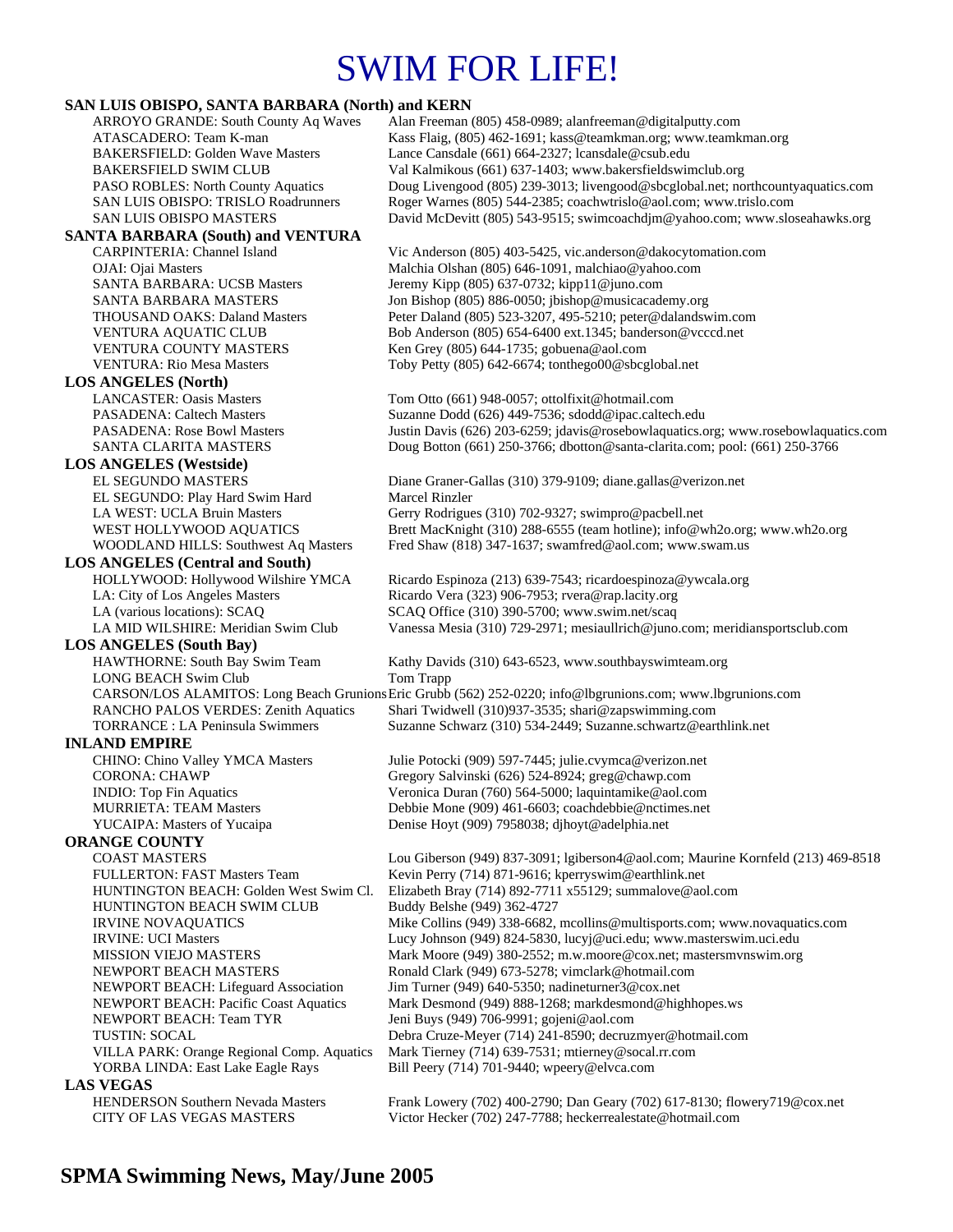# SPMA Competition Information and Instructions

**Rules:** Current USMS and SPMA rules will govern. All events are timed finals. Swimmers must check in with the Clerk of Course for deck seeded events that they wish to swim. After an event has been officially closed, swimmers may not check in. Age as of the last day of the meet determines age group for the meet for short course yards, and age as of December 31st of the year of competition determines age for long course and short course meters meets. You must be 18 years of age to register with SPMA and compete in meets.

**Eligibility:** Events are open to any **current** USMS registered swimmer or a foreign swimmer with a valid travel permit. SPMA swimmers are encouraged to submit their registration application with the submitted entry card, if NOT currently registered.

**Affiliation:** A swimmer's affiliation as stated on the consolidated entry card, if valid as of the first day of the meet, will apply throughout the meet, except that swimmers may unattach at any time.

**Submitted Times:** Please enter your best time, a reasonable estimate or a workout time. All times must be submitted on a SPMA consolidated entry card or a copy of a SPMA consolidated entry card (below). Do not mail in the meet entry form.

**Entry Confirmation:** To avoid any concern regarding receipt of entry card, enclose a self-addressed stamped envelope or postcard or mail card "Return Reply Request". No certified, registered or special delivery mail will be accepted. Receipt of entry will not be verified by phone.

**Strictly Forbidden**: Entering more than 5 individual events per day; using hand paddles in warm-up areas; diving in warm-ups unless in designated sprint lanes (entering the warm-up pool must be done with feet first with one hand in contact with the pool deck); use of any watch in competition; and smoking in any area where swimmers may be present.

**Open Water**: Swimmers using non-porous neoprene swim suits, wetsuits, or other non-porous attire will be ineligible for awards or place points.

## *Many the Check out our website Check out our website hosting the March Committee meeting and www.spma.net providing dinner! for up-to-date information*

### SOUTHERN PACIFIC MASTERS ASSOCIATION . CONSOLIDATED ENTRY CARD

|                                                                                              | Name and the contract of the contract of the contract of the contract of the contract of the contract of the contract of the contract of the contract of the contract of the contract of the contract of the contract of the c |              |                                                         |              | Male                                                                                                                                                                                                                           |                                                                                                                                                                                                                                                                                               | Female USMS #___ ___ ___ ___ __ __ __ ___ ___ ____ ___ ___ ___ |              |                                          |
|----------------------------------------------------------------------------------------------|--------------------------------------------------------------------------------------------------------------------------------------------------------------------------------------------------------------------------------|--------------|---------------------------------------------------------|--------------|--------------------------------------------------------------------------------------------------------------------------------------------------------------------------------------------------------------------------------|-----------------------------------------------------------------------------------------------------------------------------------------------------------------------------------------------------------------------------------------------------------------------------------------------|----------------------------------------------------------------|--------------|------------------------------------------|
|                                                                                              | Birthdate / /                                                                                                                                                                                                                  |              | Age__________                                           |              | Club and the contract of the contract of the contract of the contract of the contract of the contract of the contract of the contract of the contract of the contract of the contract of the contract of the contract of the c |                                                                                                                                                                                                                                                                                               | $Phone($ $)$ $)$ $)$                                           |              |                                          |
| Event<br>No.                                                                                 | <b>FREESTYLE</b><br>(Submitted Time)                                                                                                                                                                                           | Event<br>No. | <b>BACKSTROKE</b><br>(Submitted Time)                   | Event<br>No. | <b>BREASTSTROKE</b><br>(Submitted Time)                                                                                                                                                                                        | Event<br>No.                                                                                                                                                                                                                                                                                  | <b>BUTTERFLY</b><br>(Submitted Time)                           | Event<br>No. | <b>INDIV. MEDLEY</b><br>(Submitted Time) |
|                                                                                              | 50                                                                                                                                                                                                                             |              | 50                                                      |              | 50                                                                                                                                                                                                                             |                                                                                                                                                                                                                                                                                               | 50                                                             |              | 100                                      |
|                                                                                              |                                                                                                                                                                                                                                |              |                                                         |              |                                                                                                                                                                                                                                |                                                                                                                                                                                                                                                                                               |                                                                |              |                                          |
|                                                                                              | 100                                                                                                                                                                                                                            |              | 100                                                     |              | 100                                                                                                                                                                                                                            |                                                                                                                                                                                                                                                                                               | 100                                                            |              | 200                                      |
|                                                                                              |                                                                                                                                                                                                                                |              |                                                         |              |                                                                                                                                                                                                                                |                                                                                                                                                                                                                                                                                               |                                                                |              |                                          |
|                                                                                              | 200                                                                                                                                                                                                                            |              | 200                                                     |              | 200                                                                                                                                                                                                                            |                                                                                                                                                                                                                                                                                               | 200                                                            |              | 400                                      |
|                                                                                              |                                                                                                                                                                                                                                |              |                                                         |              |                                                                                                                                                                                                                                |                                                                                                                                                                                                                                                                                               |                                                                |              |                                          |
|                                                                                              | 400/500                                                                                                                                                                                                                        |              | FOR OFFICE USE ONLY                                     |              |                                                                                                                                                                                                                                |                                                                                                                                                                                                                                                                                               |                                                                |              |                                          |
|                                                                                              | 800/1000                                                                                                                                                                                                                       |              | No. of events _______ $\times$ \$ _______ = \$ ________ |              |                                                                                                                                                                                                                                |                                                                                                                                                                                                                                                                                               |                                                                | Amt Rec'd    |                                          |
|                                                                                              |                                                                                                                                                                                                                                |              | Surcharge                                               |              |                                                                                                                                                                                                                                |                                                                                                                                                                                                                                                                                               |                                                                |              |                                          |
|                                                                                              | 1500/1650                                                                                                                                                                                                                      |              | Total                                                   |              |                                                                                                                                                                                                                                | $\sim$ 5 $\sim$ 5 $\sim$ 5 $\sim$ 5 $\sim$ 5 $\sim$ 5 $\sim$ 5 $\sim$ 5 $\sim$ 5 $\sim$ 5 $\sim$ 5 $\sim$ 5 $\sim$ 5 $\sim$ 5 $\sim$ 5 $\sim$ 5 $\sim$ 5 $\sim$ 5 $\sim$ 5 $\sim$ 5 $\sim$ 5 $\sim$ 5 $\sim$ 5 $\sim$ 5 $\sim$ 5 $\sim$ 5 $\sim$ 5 $\sim$ 5 $\sim$ 5 $\sim$ 5 $\sim$ 5 $\sim$ |                                                                |              |                                          |
| Signature on back is REQUIRED!<br>Include a copy of USMS card<br>Include a copy of USMS card |                                                                                                                                                                                                                                |              |                                                         |              |                                                                                                                                                                                                                                |                                                                                                                                                                                                                                                                                               |                                                                |              |                                          |

Late or incomplete entries (no fee, incomplete entry card, incomplete enty data) or entries postmarked after due date MAY **BE REJECTED!** 

ALL MASTERS swimmers are required to send a photo-copy of their USMS card with their entry card. ALL Masters swimmers may be asked to show their USMS card if requested at the meet.

"I, the undersigned participant, intending to be legally bound, hereby certify that I am physically fit and have not been otherwise informed by a physician. I acknowledge that I am aware of all the risks inherent in Masters swimming (training and competition), including possible permanent disability or death, and agree to assume all of those risks. AS A CONDITION OF MY PARTICIPATION IN THE MASTERS SWIMMING PROGRAM OR ANY ACTIVITIES INCIDENT THERETO, I HEREBY WAIVE ANY AND ALL RIGHTS TO CLAIMS FOR LOSS OR DAMAGES, INCLUDING ALL CLAIMS FOR LOSS OR DAMAGES CAUSED BY THE NEGLIGENCE, ACTIVE OR PASSIVE, OF THE FOLLOWING: UNITED STATES MASTERS SWIMMING, INC., THE LOCAL MASTERS SWIMMING COMMITTEES, THE CLUBS, HOST FACILITIES, MEET SPONSORS, MEET COMMITTEES, OR ANY INDIVIDUALS OFFICIATING AT THE MEETS OR SUPERVISING SUCH ACTIVITIES.

In addition, I agree to abide by and be governed by the rules of USMS."

#### **PLEASE SIGN:**

Is this your first Masters Meet? Yes No

Read the meet information sheet carefully. Make your check payable as shown on the meet information sheet and mail it to the address shown. 12/94

| Non-SPMA swimmers please include your address: |  |  |  |
|------------------------------------------------|--|--|--|
|------------------------------------------------|--|--|--|

**DATE** 

City, State, Zip: example of the state of the state of the state of the state of the state of the state of the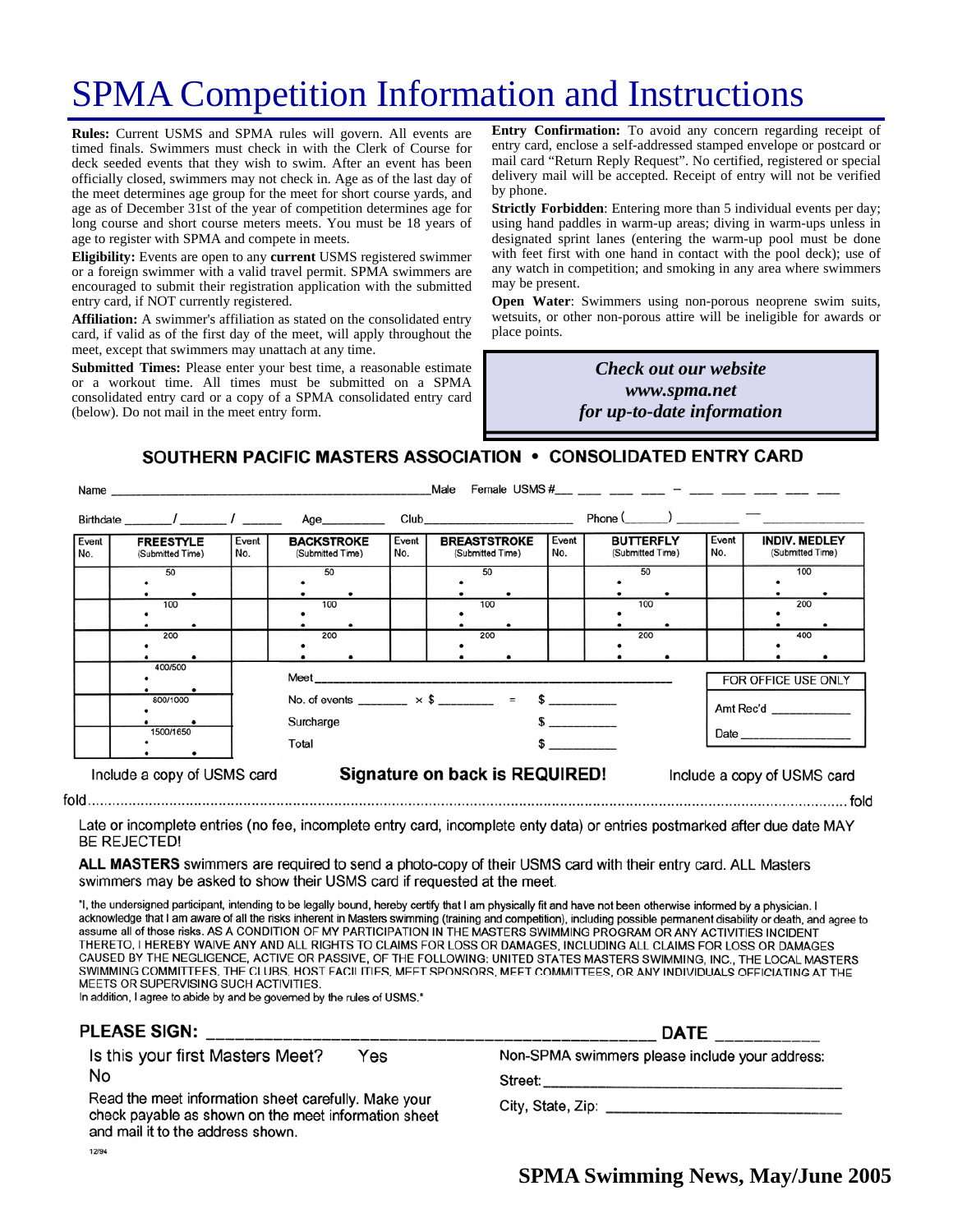# **Santa Clarita Masters LCM Meet Sunday, May 8th, 2005**

#### Sanction #335-021

**Directions:** Santa Clarita Aquatic Center, 20850 Centre Pointe Pkwy. From the north, take the I-5 to the Valencia Blvd exit in Valencia. Go east several miles (Valencia Blvd turns into Soledad Canyon Rd) to Ruether Ave. Turn right and cross over railroad tracks. Turn right at Centre Pointe Pkwy. Turn left into driveway for Aquatic Center. From the south, take the I-5 to Hwy. 14 north. Exit at Placerita Canyon Rd. Turn left under the bridge. Turn right on Sierra Hwy. Turn left on Golden Valley Rd. Turn right on Centre Point Pkwy. Make a right into the driveway for the Aquatic Center. Parking is available in both upper and lower parking lots.

**Entries:** The pre-entry postmark deadline is Saturday, April 30th. Deck entries for the 1500 m Freestyle will close at 8:45 a.m., all other deck entries close at 11:00 a.m. Age on December 31, 2005 determines age for the meet.

**Seeding:** All events will be deck seeded slowest to fastest, by entered time, ages and sexes combined. Check-in is not required in order to be deck seeded, except swimmers must check in to swim the 1500 m Freestyle and the 400 m Freestyle.

**Relays:** All relays will be deck entered. Relay fees are \$2.00 per relay due upon entry. For each relay swimmer who is not entered in individual events, a fee of \$5.00 and a signed liability release must be submitted with the relay entry.

**Awards:** Individual: SPMA ribbons for places 1 to 3. Relay: SPMA ribbons for first place.

**Entry Fees:** \$15.00 per swimmer flat fee. Deck entries allowed for a total of \$25.00.

**Checks payable to**: City of Santa Clarita. Mail consolidated entry card, a copy of your 2005 USMS card, and check to: Santa Clarita Aquatic Center, c/o Santa Clarita Masters Club, 20850 Centre Pointe Pkwy, Santa Clarita, CA 91355.

**Questions:** Doug Botton, (661) 250-3771, dbotton@santa-clarita.com; Jon Terwilliger, (661) 250-3760, jterwilliger@santa-clarita.com.

*Please read the general information on entering*  16. 50 m Breaststroke *swim meets on the third page of this newsletter!*  17. 200 m Backstroke **Sunday, May 8, 2005**  1500 warm-up at 8:00 a.m. 1500 starts at 9:00 a.m. 1. 1500 m Freestyle (check-in required) Additional warm-up after 1500 Event #2 starts at noon 2. 200 m Mixed Freestyle Relay 3. 100 m Butterfly 4. 200 m Freestyle 5. 100 m Breaststroke 6. 50 m Freestyle 7. 200 m Individual Medley 8. 400 m Freestyle (check-in required) 9. 100 m Backstroke 10. 50 m Butterfly 11. 400 m Individual Medley 12. 200 m Breaststroke 13. 100 m Freestyle 14. 50 m Backstroke 15. 200 m Butterfly 18. 200 m Mixed Medley Relay

## **WH2O and LBG Southern California Charity Classic SCM Meet Saturday, May 21st, 2005**

#### Sanction #335-025

**Directions:** The Belmont Plaza Olympic Pool, 4000 E. Olympic Plaza Dr., Long Beach CA 90803. Take the 405 Fwy. to the 7th Street exit. Go west on 7th Street to Redondo. Left on Redondo to Ocean Blvd. Left on Ocean to Termino. Right on Termino, Termino dead ends into pool parking lot. You can park on either side of the pool. All day parking passes will be available at the meet.

**Why all the "Freestyle?":** These events are intended as "open" events. Swim whatever stroke you wish, all entrants will be seeded by time, so that a 1:03 Butterflier will swim next to a 1:03 Freestyler.

**Why all the Relays?:** This meet is intended as a fun event to build team spirit and bonding between Masters teams. Individual events will not be scored, only relays will be scored.

**Entries:** The pre-entry postmark deadline is Saturday, May 14th. Deck entries (including ALL RELAYS) will close at 10:15 a.m. Age on December 31, 2005 determines age for the meet. Swimmers may enter up to 5 individual events and 4 relays.

**Seeding:** All events will be deck seeded slowest to fastest, by entered time, ages and sexes combined. Check-in is not required in order to be deck seeded, except swimmers must check in to swim the 400 m Freestyle. Relays will be deck seeded.

**Relays:** Early relay entries will be accepted and are encouraged. Relay fees are included in the meet entry. Age groups for relays are determined from the aggregate age of the four relay team members (as of December 31, 2005).

**Awards:** Scores will be kept for all relays and the top three teams will receive special awards.

**Entry Fees:** \$20.00 per swimmer flat fee. Deck entries allowed for a total of \$30.00.

**Checks payable to**: West Hollywood Aquatics

Mail consolidated entry card, copy of 2005 USMS card, and check to: Bart Parnes, 645 Terrylynn Place, Long Beach, CA 90807

**Questions:** Erik Scollon (562) 856-1116, viking@lbgrunions.com; Jessica Seaton (310) 470-0282, jseaton@aol.com

#### **Saturday, May 21st, 2005**

Warm-up at 10:00 a.m.

400 starts at 11:00 a.m.

1. 400 m Freestyle (check-in required)

- 2. 4 x 50 Medley Relay
- 3. 100 m Choice of Stroke
- 4. 4 x 50 Backstroke Relay
- 5. 50 m Choice of Stroke
- 6. 4 x 50 Butterfly Relay
- 7. 200 m Choice of Stroke
- 8. 4 x 100 Freestyle Relay
- 9. 50 m Choice of Stroke
- 10. 4 x 50 Breaststroke Relay
- 11. 100 m Choice of Stroke
- 12. 4 x 50 Freestyle Relay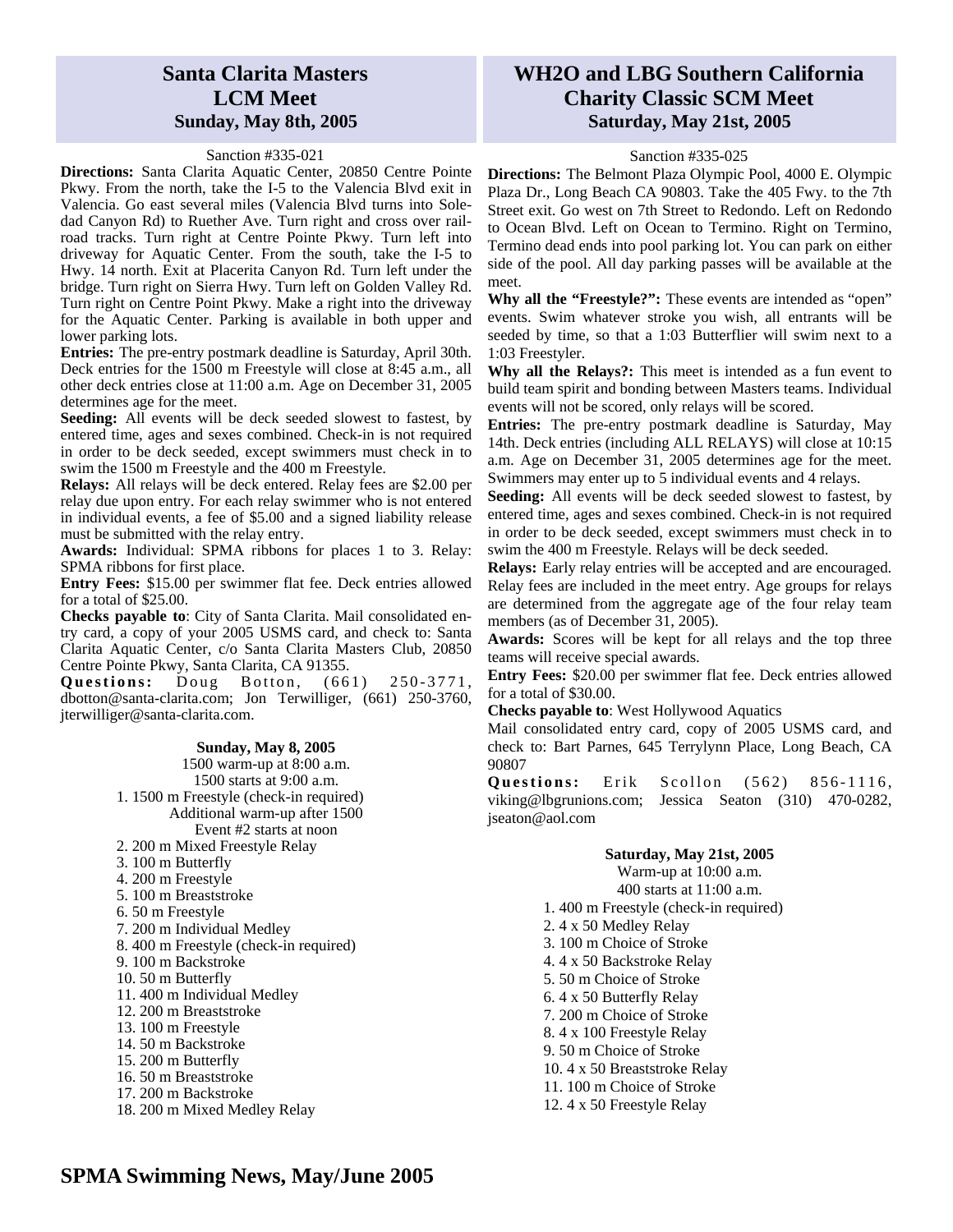### **City of Las Vegas Masters LCM Meet Saturday, June 11th, 2005**

#### Sanction number: 335-024

**Directions:** Desert Breeze Park, 8275 W. Spring Mountain Road, indoor 50-meter by 25-yard pool. Six lanes will be available for warm-up. From the I-15 Fwy., take the Flamingo Road exit (#38). Take the Flamingo Road west 3.54 miles. Turn right onto South Rainbow Blvd. and go 0.78 miles. Turn left onto Spring Mountain Road and go 1.7 miles.

**Entries:** Pre-entry postmark deadline: Saturday, June 4th. On deck registration permitted. Deck entries will close at 11:30 a.m. for the first 6 events. Deck entries will close at 1:00 p.m. for events 7-11. Age on December 31, 2005 determines age for the meet.

**Seeding:** All events will be deck seeded slowest to fastest, by entered time, ages and sexes combined. Check-in is not required in order to be deck seeded except swimmers MUST check in to swim the 400 meter freestyle.

**Relays:** All relays will be deck entered, on SPMA relay forms available at the meet. Relays are FREE. For each relay swimmer who is not entered in individual events, a fee of \$5.00 and a signed liability release must be submitted with the relay entry.

**Awards:** Individual: SPMA ribbons for places 1 to 3. Relay: SPMA ribbons for first place.

**Entry Fees:** \$2.00 per each individual event entered and a \$10.00 surcharge per swimmer. NOTE that deck entrants will pay an additional \$10.00 entry charge.

Checks payable to: Southwest Masters

Mail consolidated entry card and check to: Las Vegas LCM Meet, 7914 Sadring Ave, West Hills, CA 91304.

**Questions:** Meet Director, Victor Hecker (702) 247-7788. Meet Entries: Steve Schofield (818) 992-1820; spmasteve@aol.com

#### **Saturday, June 11, 2005**

Warm-up at 1:00 p.m.

Meet starts at 2:00 p.m.

- 1. 400 m Freestyle (check-in)
- 2. 50 m Butterfly
- 3. 100 m Freestyle
- 4. 100 m Backstroke
- 5. 200 m Freestyle
- 6. 50 m Breaststroke
- 7. 100 m Butterfly
- 8. 50 m Freestyle
- 9. 50 m Backstroke
- 10. 200 m Individual Medley
- 11. 200 m Freestyle Relay
- 12.100 m Breaststroke
- 13.200 m Medley Relay
- 14.200 m Freestyle Relay

*Summer is coming...please make sure to use sunscreen, sunglasses, and hats!* 

# **Santa Barbara Masters Reg Richardson Memorial LCM Meet Saturday, July 9th, 2005**

#### Sanction number: 335-023

**Directions:** The Reg Richardson Memorial Meet is part of Semana Nautica, Santa Barbara's annual summer sports festival, now in its 67th year! Learn more at www.semananautica.com. Los Banos Del Mar Pool, 401 Shoreline Drive, Santa Barbara. From the 101 Freeway going north, exit at Cabrillo Blvd. (offramp is in the fast lane). Turn towards the ocean and drive west along the beach. Cabrillo Blvd. becomes Shoreline Drive at Castillo St., which dead-ends at the pool. From the 101 Freeway going south, exit at Castillo St. Turn right and the pool is at the end of Castillo. Parking is available on Castillo St. and in the lot behind the pool. The parking lot entrance is west of the pool at Harbor Way and Shoreline Drive. There is a parking fee at the lot.

**Entries:** Pre-entry postmarked deadline: Thursday, June 30th. On deck registration permitted. Age on December 31, 2005 determines age group for the meet.

**Seeding:** All events will be deck seeded slowest to fastest, by entered time, ages and sexes combined. Check-in is not required in order to be deck seeded, except swimmers MUST check in to swim the 1500 m Freestyle.

**Relays:** The 200 m Freestyle relay will be deck-entered. Relay fees are \$5.00 per relay due upon entry. All relays must be submitted on SPMA relay forms that will be available at the meet. For each relay swimmer who is not entered in individual events, a signed liability release must be submitted with the relay entry.

**Awards:** Individual: SPMA ribbons for places 1 to 3. Relay: SPMA ribbons for first place.

**Entry Fees:** There is a \$25.00 flat fee per swimmer. For relayonly swimmers, the fee is \$5.00. Deck entries allowed for an additional \$10.00 charge.

#### **Checks payable to**: Santa Barbara Swim Club

Mail consolidated entry card, a copy of your USMS card, and check to: Santa Barbara Swim Club, P. O. Box 4125, Santa Barbara, CA 93140.

**Questions:** Santa Barbara Swim Club Office (805) 966-9757, sbsc@sbswim.com. Meet Processing, Robert Mitchell, (949) 689- SWIM, mitchellrobert@cox.net

#### **Saturday, July 9, 2005**

Warm-up at 8:00 a.m.

1500 m Freestyle starts at 9:00 a.m.

- 1. 1500 m Freestyle
	- Additional warm-up after 1500 m Freestyle Event #2 starts at 11:00 a.m.
- 2. 100 m Freestyle
- 3. 100 m Breaststroke
- 4. 200 m Individual Medley
- 5. 50 m Freestyle
- 6. 50 m Breaststroke
- 7. 100 m Backstroke
- 8. 200 m Freestyle
- 9. 100 m Butterfly
- 10. 50 m Backstroke
- 11. 50 m Butterfly
- 12. 200 m Freestyle Relay (Male, female, or mixed; deck enter)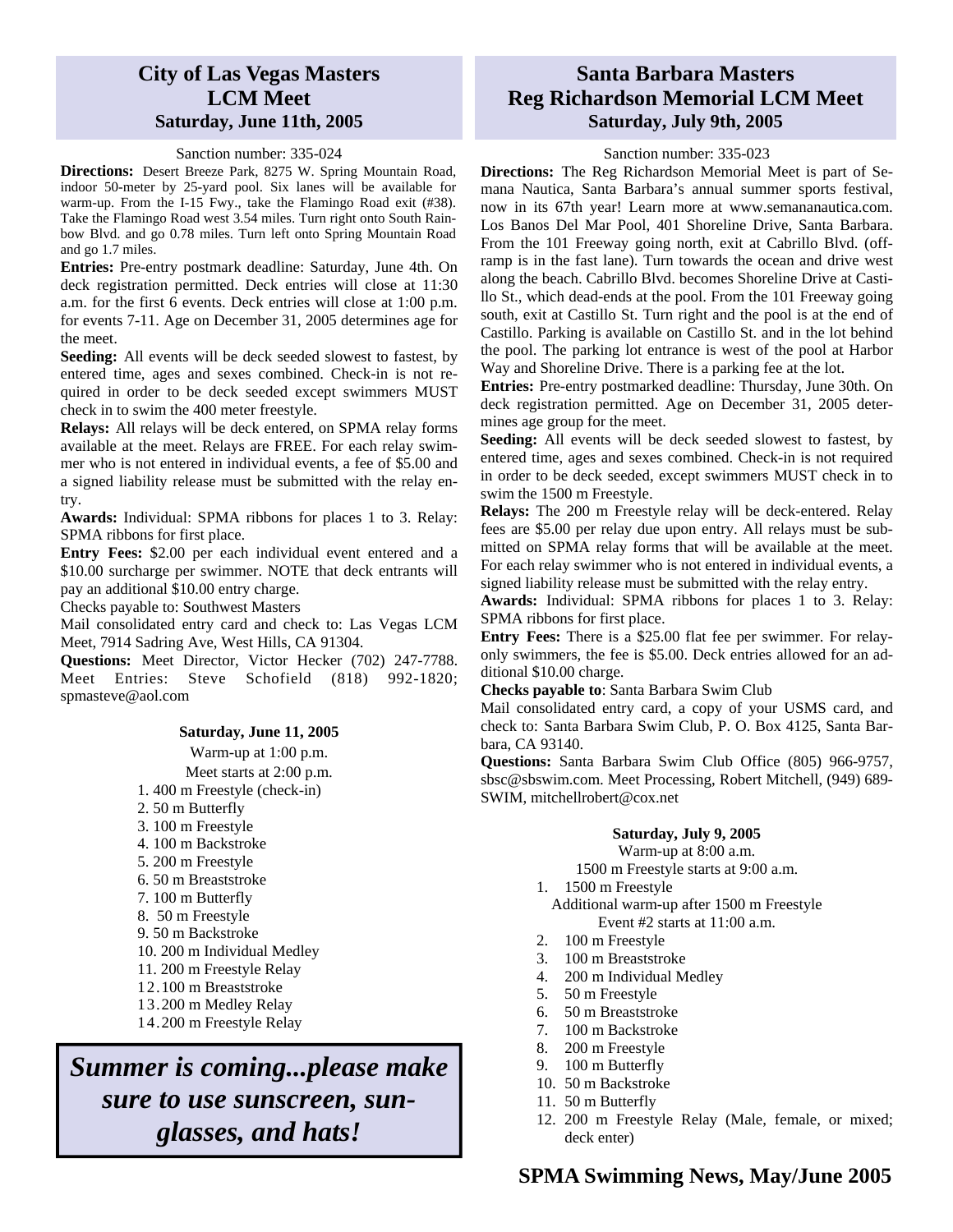## **Newport Beach Lifeguards Balboa-Newport Pier-to-Pier Saturday, July 9th, 2005**

Sanction number: 335-031

#### **Distance:** 2 miles

**Location:** Start from the beach next to the Balboa Pier. Swim to a buoy offshore and then up the coast to a buoy just off the Newport Pier. Round the buoy at the Newport Pier and finish on shore in front of Lifeguard Headquarters. It is always recommended that swimmers wear a bright cap and be accompanied by a paddler.

**Check-in:** Registration is at 9:00 a.m. at Lifeguard Tower "M," next to the Balboa Pier. The swim starts at 10:00 a.m.

**Entries:** Pre-registration is \$20 (includes a T-shirt) and is due by Wednesday, July 6, 2005. Race day registration is \$25. Souvenir T-shirts are \$10.

To enter, send a copy of your USMS card, an SPMA consolidated card, and your T-shirt size with your check payable to: N.B.O.L.A. Mail to: Nadine Turner, One Giverny, Newport Coast, CA 92657.

**Additional Information:** Nadine Turner, nadineturner3@cox.net; 949-640-5350; www.newportlifeguard.org

# **Seal Beach Swim Club 35th Seal Beach Rough Water Swim Saturday, July 16th, 2005**

Sanction number: 335-033

**Distance:** 1-mile and 3-mile events.

**Location and directions:** Take the 405 Fwy to Seal Beach Blvd. South, turn right on Pacific Coast Hwy, and then left on Main St. Make a right turn on Ocean Ave. Parking is available in the lot on the left side for a fee. Note that parking on Ocean Ave. and side streets is limited to one hour.

**Check-in:** Check-in times vary with event. Check-in starts at 6:45 a.m. for the 3-mile swim, you must check in by 7:15 a.m., and the start is at 8:00 am. The 1-mile check in is by 8:00 a.m. with a 9:30 a.m. start time.

**Entries:** Pre-registration is \$25 and must be postmarked by Saturday, July 9, 2005. Race day registration is \$30.

To enter, send a copy of your USMS card, and a completed SPMA consolidated card with your check payable to: Seal Beach Swim Club. Mail to: S.B.R.W.S., P. O. Box 605, Seal Beach, CA 90740.

**Additional Information:** Maria Fattal, 562-430-1092; www.sealbeachswimclub.org

**For a complete list of open water events in the Southern California area, including those not sanctioned by SPMA, visit:** 

# *www.spma.net*

*Click on Ocean Events* 

## **Santa Barbara Semana Nautica 6-mile Sunday, July 10th, 2005**

Sanction number: 335-032

**Distance:** 6 miles

**Location:** Goleta Beach to Arroyo Burro Beach, Santa Barbara. Start on the west side of Goleta pier. There is no charge for parking at either beach, carpooling from finishing beach will be arranged the morning of the swim. Water temperature varies from 58-65°F in June and July. This swim is for experienced swimmers ONLY! Participants must bring board/kayak and paddler to accompany them in the ocean swim. No wetsuits.

**Check-in:** Registration is at 7:30 a.m. The swim starts at 9:00 a.m.

**Entries:** Pre-registration is \$30 and entries must be received July 5th. No beach entries. T-shirts are \$15.

To enter, send a copy of your USMS card, an SPMA consolidated card, and your T-shirt size with your check payable to: Jane Cairns, 5094 Cathedral Oaks Rd, Santa Barbara, CA 93111. Include a list of recent ocean swims completed.

**Additional Information:** Jane Cairns, (805) 886-8123, janeswims@juno.com

# **Long Beach Swim Club Omar Nielson Naples Island Swims Sunday, July 31th, 2005**

Sanction number: 335-034

**Distance:** 1000 meter, 1-mile, and 3-mile.

**Location:** Alamitos Bay, Long Beach (Bay Shore and 54th Place, between Ocean Blvd. and 2nd St.). Water temperature for this race is usually 63-66°F. The courses are located entirely within Alamitos Bay (no surf). Parking is available along Ocean Blvd. and in city lots (\$0.25 per 15 minutes). No parking along Bay Shore or 54th Place (tow-away zone).

**Check-in:** Check-in begins at 7:30 a.m. and closes at 8:50 a.m. The 1-mile starts at 9:00 a.m., the 3-mile starts at 9:10 a.m., and the 1000 meter swim starts at 9:30 a.m. Anyone still in the water at 11:30 a.m. will be picked up and returned to the finish line.

**Entries:** Pre-registration is \$25 and must be postmarked by Friday, July 22, 2005. Fee includes long-sleeved T-shirt designed for this event. Race day registration (or if postmarked after July 16) is \$30 (T-shirts not guaranteed for late entries). Additional T-shirts may be pre-ordered for \$13. To enter, send a copy of your USMS card, a completed SPMA consolidated card (indicate 1000 m, 1-mile, or 3-mile), and your T-shirt size with your check payable to: Long Beach Swim Club. Mail to: Long Beach Swim Club, P. O. Box 3368, Long Beach, CA 90803.

**Awards:** Custom Naples Island awards for 1st to 3rd in each age group and each race.

**Additional Information:** Lucy Johnson, lucyj@uci.edu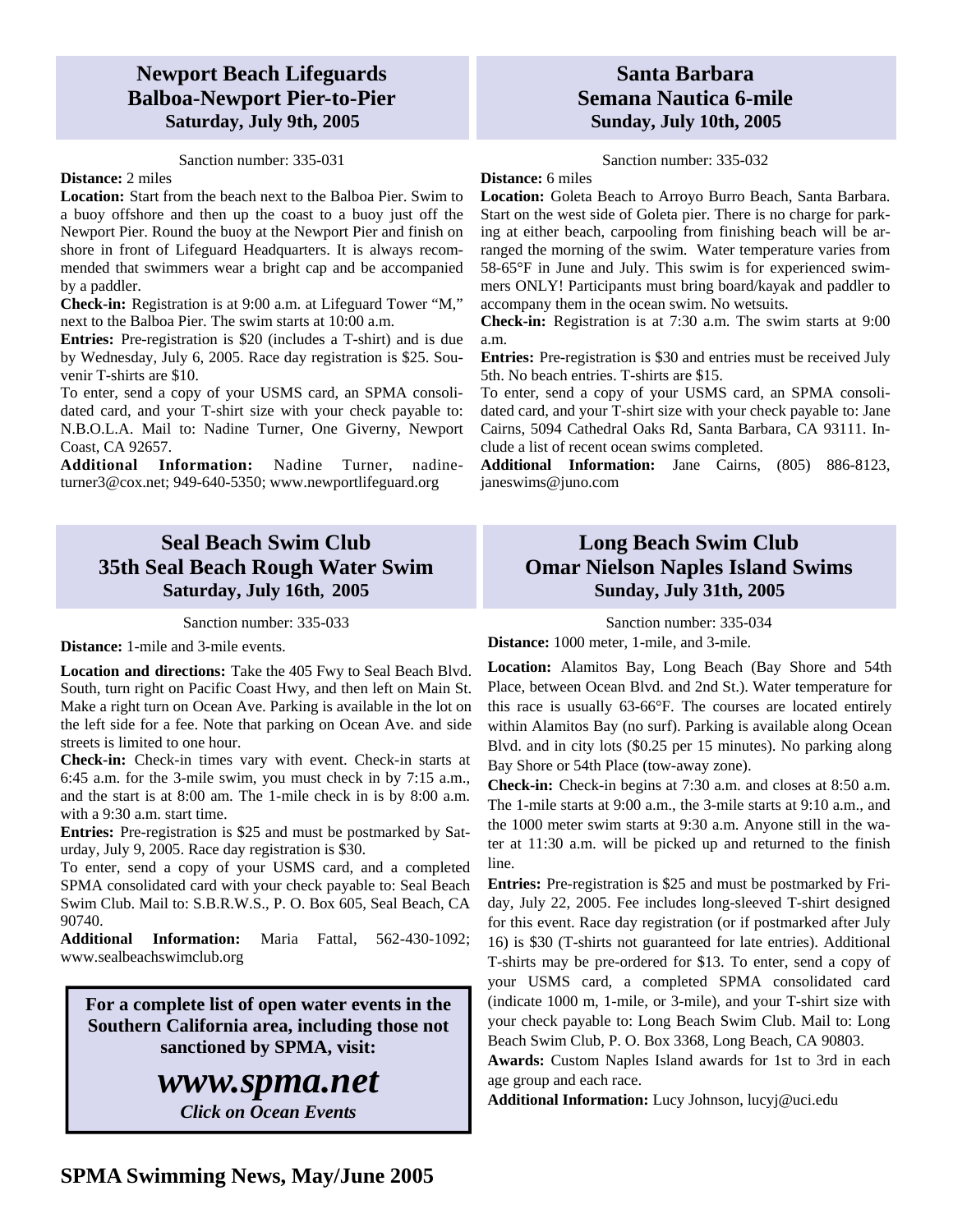# **Tapering Your Way to a Faster Nationals at Mission Viejo**

**By Coach Mark Moore, Mission Viejo Nadadores** 

Many of you already know that a taper is a period when all your training components such as technique, strength, endurance, power, and speed all begin to blend together to give you your ultimate race performance.

#### **How does a taper work?**

In simple terms, your body is stressed through training and needs a period of rest and recovery in order to regenerate and grow stronger. The training recovery process takes place during scheduled rest days and planned easy recovery weeks. During this time, if done properly, your body will get stronger and produce instant energy to your working muscles. Also, during your taper period, your body and mind will be fully charged and ready to perform. This training process is also known as peaking.

#### **Facts about tapers**

• Taper right and expect an increase in your performance- up to 10%!

• At the beginning of any taper period, there is a real sense of fatigue, tiredness and heavy limbs. This is possibly due to the body adapting to the change in training, and also that tiredness and fatigue accumulated in the previous 4-6 weeks that has finally caught up with them.

• Tapers vary depending on how much and what type of training you have been doing, and for how long.

• The greatest benefit will be following a 4-6 week intensive phase of training in preparation for Nationals, or other targeted meet.

• Psychologically this is a very challenging time, and it is important to work on race strategies that will not only help you to remain positive but also to begin mental rehearsal, concentration, focus, and visualization skills that reinforce the desired outcome of the goal you want to achieve at Nationals.

#### **Components of the taper**

• Stretching and flexibility should be more purposeful during the taper, to assist in the return of optimum muscle elasticity.

• Attention needs to be given to your diet and nutrition, avoid putting on weight due to the lower volume of training, ensure that you are eating healthy balanced diet. The reduction in training will allow the body to naturally top up it's reserves of glycogen, you do not need to carbo load which leaves you feeling heavy and bloated.

• During higher intensity sessions, longer rest intervals can be used to allow more recovery time and a higher quality performance.

• An increase occurs in low intensity aerobic/recovery sessions or sets while maintaining at least 1 to 2 x Threshold session per week.

• Warming down after training sessions is vital, especially after higher intensity sessions.

*The swim down needs to be done as an aerobic recovery set and should represent at least 20% of the workout total.* 

The following represents a 3 week taper for an average Masters swimmer who nor-

mally swims 5 times per week with an average of 3,000 to 3,500 meters per workout. The volume of training is gradually reduced each week until it is up to 40% less than the previous phase of training.

#### **Week 1 – 12,000 meters**

- 1. Threshold set  $-3,000$
- 2. Race pace set  $-2,000$
- 3. Aerobic sets 2,000
- 4. Threshold set  $-2.000$
- 5. Aerobic sets 3,000

#### **Week 2 – 9, 000 meters**

- 1. Aerobic sets  $-2,500$
- 2. Race pace set  $-1,500$
- 3. Aerobic / recovery sets 2,500
- 4. Threshold set  $-2,500$
- 5. REST

#### **Week 3 – 7, 000 meters**

- 1. Aerobic set 2,000
- 2. Threshold / race pace set  $-2,500$
- 3. Aerobic / recovery sets 1,500
- 4. Light swim session (or rest) 1,000

#### **RACE DAY**

The experiences of great performers tell us that to experience success we should following these guidelines:

1. Stay in control of your life.

2. Set a plan for dealing with life's demands.

3. Seek quality rest, quality preparation, believe in yourself, focus on the process, and enjoy what you are doing.

### 4. DO WHAT WORKS BEST FOR YOU!

**Good luck and see you in MISSION VIEJO for the USMS Long Course Meters Championships!** 



# **1st Backstroke Pushoff**

We received the photo above of a future swimmer from a Masters swimming couple: *"We are very excited to share some exciting news with you. We have a future swimmer on the way. However, we will be trying to improve on the steamlining when pushing off from the uterine wall before birth. Never too early to work on technique, you know."*